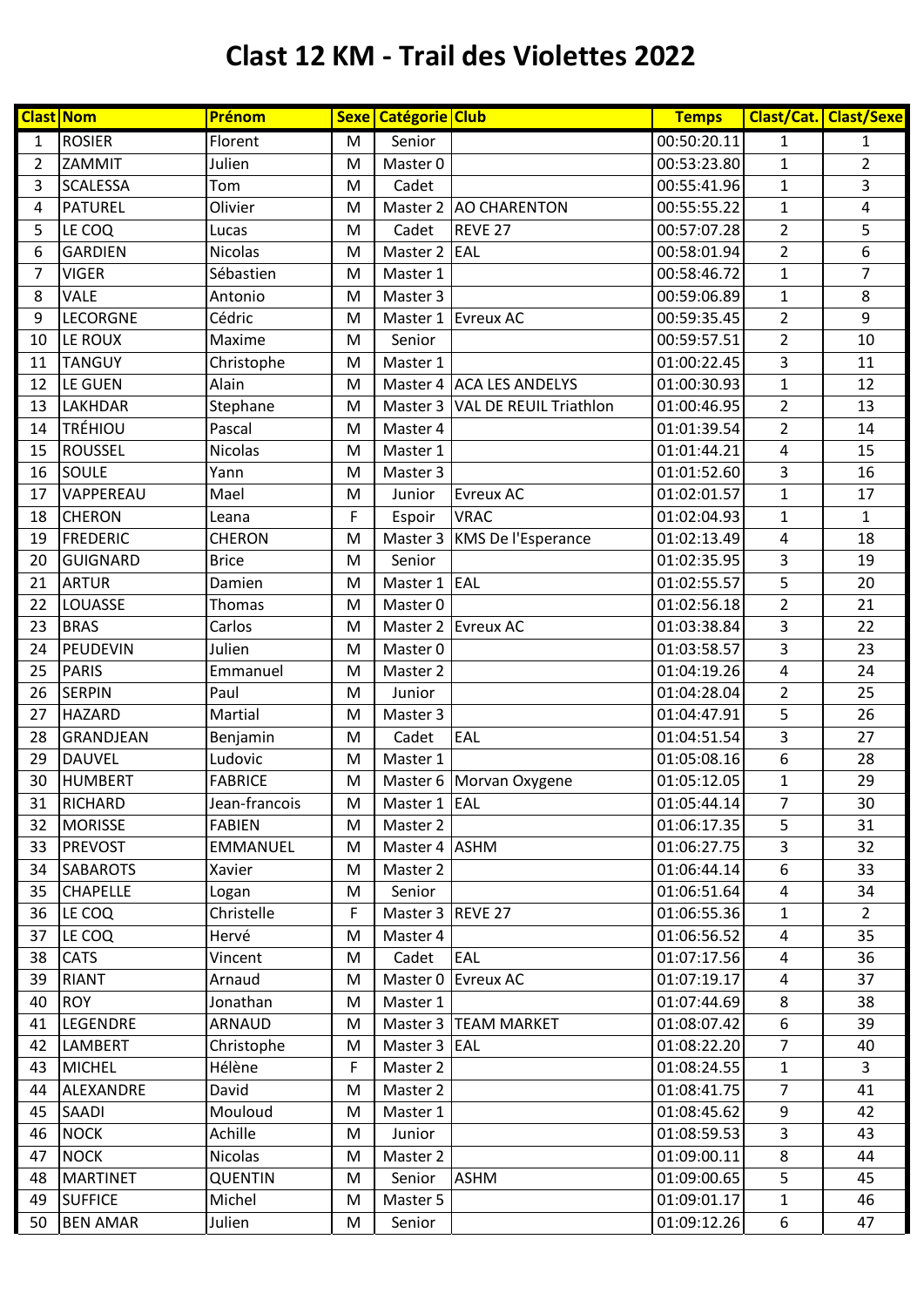|     | <b>Clast Nom</b>      | Prénom           |             | Sexe Catégorie Club |                                   | <b>Temps</b>             |                         | Clast/Cat. Clast/Sexe |
|-----|-----------------------|------------------|-------------|---------------------|-----------------------------------|--------------------------|-------------------------|-----------------------|
| 51  | <b>QUERE</b>          | Maxime           | M           | Master 0            |                                   | 01:09:17.51              | 5                       | 48                    |
| 52  | <b>BROSSARD</b>       | <b>STEPHANE</b>  | M           |                     | Master 3   TEAM MARKET            | 01:09:18.76              | 8                       | 49                    |
| 53  | <b>BOURHIS</b>        | Chloé            | $\mathsf F$ | Senior              |                                   | 01:09:34.59              | $\mathbf{1}$            | $\overline{4}$        |
| 54  | <b>BOURHIS</b>        | Philippe         | M           | Master 4            |                                   | 01:09:35.23              | 5                       | 50                    |
| 55  | <b>AUCLAIR</b>        | Clément          | M           | Master 1            |                                   | 01:09:52.42              | 10                      | 51                    |
| 56  | <b>BOURHIS</b>        | Amandine         | F           | Senior              |                                   | 01:10:05.54              | $\overline{2}$          | 5                     |
| 57  | <b>LEROUX</b>         | <b>PATRICE</b>   | M           | Master 5            |                                   | 01:10:12.84              | $\overline{2}$          | 52                    |
| 58  | <b>GUILBERT</b>       | Sandra           | F           | Master 0            |                                   | 01:10:16.92              | $\mathbf{1}$            | 6                     |
| 59  | VERMANDEL             | Alain            | M           |                     | Master 6   A C Barentin           | 01:10:36.09              | $\overline{2}$          | 53                    |
| 60  | <b>RIOUX</b>          | Quentin          | M           | Senior              | Auffay running club               | 01:10:41.53              | $\overline{7}$          | 54                    |
| 61  | <b>GILARD</b>         | Clémentine       | $\mathsf F$ | Senior              |                                   | 01:10:54.78              | 3                       | $\overline{7}$        |
| 62  | LEFEBVRE              | <b>Bruno</b>     | M           | Master 3            |                                   | 01:10:55.56              | 9                       | 55                    |
| 63  | <b>MORIN</b>          | David            | M           |                     | Master 4 Evreux AC                | 01:11:05.85              | 6                       | 56                    |
| 64  | <b>HEBERT</b>         | Theo             | M           | Cadet               | EAL                               | 01:11:07.78              | 5                       | 57                    |
| 65  | <b>CHEVE</b>          | Benoit           | M           | Master 3            |                                   | 01:11:20.70              | $10\,$                  | 58                    |
| 66  | LEMARCHAND            | Lionel           | M           | Master 6            |                                   | 01:11:21.92              | 3                       | 59                    |
| 67  | <b>PLANTE</b>         | Maxens           | M           | Cadet               | EAL                               | 01:11:25.54              | 6                       | 60                    |
| 68  | VAPPEREAU             | Xavier           | M           | Master 2            | <b>Evreux AC</b>                  | 01:11:28.24              | 9                       | 61                    |
| 69  | <b>BELLET</b>         | Sylvain          | M           | Master 2            |                                   | 01:11:34.24              | 10                      | 62                    |
| 70  | <b>CRESTEY</b>        | Jean             | M           | Master 5            |                                   | 01:11:37.10              | 3                       | 63                    |
| 71  | <b>LECOUTTEUX</b>     | Pierre           | M           |                     | Master 6 Evreux AC                | 01:11:38.77              | $\overline{\mathbf{4}}$ | 64                    |
| 72  | <b>DELAMARE</b>       | Sébastien        | M           |                     | Master 1 CLUB Alizay athlétisme   | 01:12:06.56              | 11                      | 65                    |
| 73  | <b>DO</b>             | <b>JIMMY</b>     | M           | Master 1            | <b>TEAM MARKET</b>                | 01:12:19.20              | 12                      | 66                    |
| 74  | LELIEVRE              | Franck           | M           | Master 3            |                                   | 01:12:20.91              | 11                      | 67                    |
| 75  | <b>BOUVET</b>         | Adrien           | M           |                     | Master 1   Montville Running Club | 01:12:29.16              | 13                      | 68                    |
| 76  | CONDAMINET            | <b>Bruno</b>     | M           | Master 4            |                                   | 01:12:37.43              | $\overline{7}$          | 69                    |
| 77  | <b>CONNAN</b>         | Thierry          | M           | Master 4            |                                   | 01:12:40.15              | 8                       | 70                    |
| 78  | <b>LABOURE</b>        | Jérome           | M           | Master 4            |                                   | 01:12:45.19              | 9                       | 71                    |
| 79  | PACQUENTIN            | David            | M           | Master 2 REVE 27    |                                   | 01:12:47.44              | 11                      | 72                    |
| 80  | <b>NICOLAS</b>        | Alexandre        | M           | Master 1            |                                   | 01:12:48.04              | 14                      | 73                    |
| 81  | <b>CHARLES</b>        | Maria            | F           | Senior              |                                   | $\overline{01:}13:08.68$ | 4                       | 8                     |
| 82  | <b>CRÉTOT</b>         | Vincent          | M           | Master 1            |                                   | 01:13:09.79              | 15                      | 74                    |
| 83  | <b>MOUREAU</b>        | Aïcha            | F           | Master 2            |                                   | 01:13:11.73              | $\overline{2}$          | 9                     |
| 84  | <b>BINNINGER</b>      | Aymeric          | M           | Master 1            |                                   | 01:13:26.76              | 16                      | 75                    |
| 85  | <b>SCHNEIDER</b>      | Leslie           | F           | Master 0            |                                   | 01:13:37.66              | $\overline{2}$          | 10                    |
| 86  | <b>SOREL</b>          | Loïc             | M           | Master 0            |                                   | 01:14:04.99              | 6                       | 76                    |
| 87  | <b>FRANCOIS</b>       | Willy            | M           | Master 2            |                                   | 01:14:06.72              | 12                      | 77                    |
| 88  | <b>CHEVALIER</b>      | YANN             | M           |                     | Master 1   TEAM MARKET            | 01:14:08.72              | 17                      | 78                    |
| 89  | <b>MADROUX</b>        | Coline           | $\mathsf F$ | Master 0            |                                   | 01:14:10.88              | 3                       | 11                    |
| 90  | MINATCHY-PETCHY       | Christian        | M           | Master 4            |                                   | 01:14:17.36              | 10                      | 79                    |
| 91  | <b>BEAUCLE</b>        | Thierry          | M           | Master 4            |                                   | 01:14:31.96              | 11                      | 80                    |
| 92  | <b>HAUGUEL</b>        | <b>CEDRIC</b>    | M           | Master 2            |                                   | 01:14:42.74              | 13                      | 81                    |
| 93  | <b>COURROUX</b>       | Yannick          | M           |                     | Master 3 ACA LES ANDELYS          | 01:14:44.00              | 12                      | 82                    |
| 94  | <b>SENFARA</b>        | <b>GERVAIS</b>   | M           |                     | Master 1   TEAM MARKET            | 01:14:45.22              | 18                      | 83                    |
| 95  | <b>OLIVEIRA</b>       | Alain            | M           | Master 4 EAL        |                                   | 01:14:47.18              | 12                      | 84                    |
| 96  | <b>LEFEBVRE</b>       | Frederic         | M           | Master 3 EAL        |                                   | 01:14:52.69              | 13                      | 85                    |
| 97  | <b>DUPUIS-LECONTE</b> | Valerie          | F           | Master 3 EAL        |                                   | 01:14:58.53              | $\overline{2}$          | 12                    |
| 98  | <b>HAUGUEL</b>        | <b>VIRGINIE</b>  | F           | Master 2            |                                   | 01:15:00.80              | 3                       | 13                    |
| 99  | <b>MORLET</b>         | Johann           | M           | Master 1            |                                   | 01:15:20.64              | 19                      | 86                    |
| 100 | <b>QUILAN</b>         | Pierre-Alexandre | M           | Master 0            |                                   | 01:15:21.66              | $\overline{7}$          | 87                    |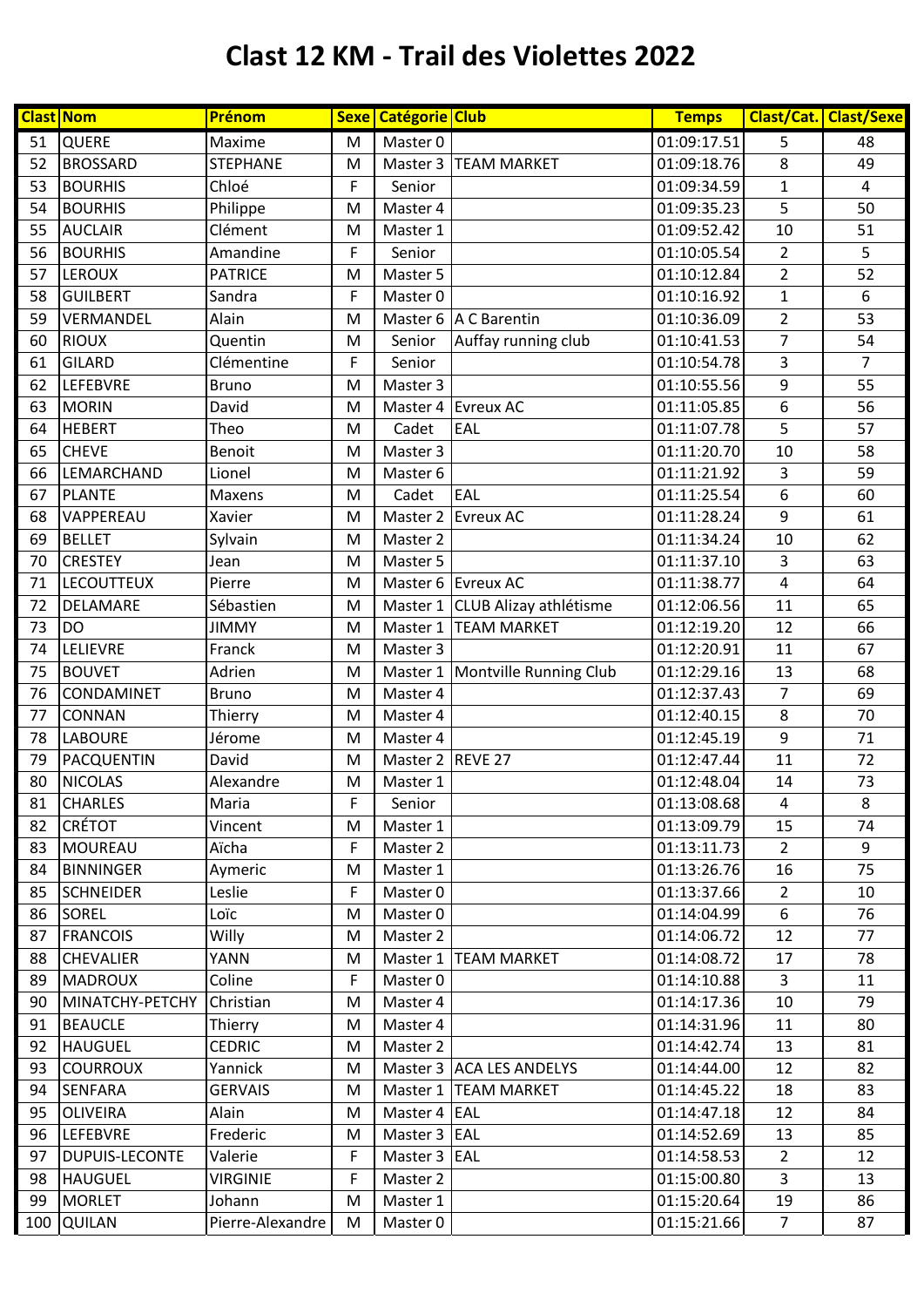|     | <b>Clast Nom</b> | Prénom            |              | Sexe Catégorie Club |                                   | <b>Temps</b> |                | <b>Clast/Cat. Clast/Sexe</b> |
|-----|------------------|-------------------|--------------|---------------------|-----------------------------------|--------------|----------------|------------------------------|
|     | 101 FROGET       | Christophe        | M            | Master 3            |                                   | 01:15:25.08  | 14             | 88                           |
| 102 | <b>ESPINOSA</b>  | Adelheid          | $\mathsf F$  | Master 1            |                                   | 01:15:42.08  | $\mathbf{1}$   | 14                           |
| 103 | ARTISIEN         | Fabien            | M            | Master 1            |                                   | 01:15:57.30  | 20             | 89                           |
| 104 | <b>DAVIDAS</b>   | <b>ALAIN</b>      | M            | Master 5            |                                   | 01:16:02.64  | $\pmb{4}$      | 90                           |
| 105 | <b>CHEVREUX</b>  | Marie             | $\mathsf F$  | Senior              | Foulées de St Germain en Laye     | 01:16:30.47  | 5              | 15                           |
| 106 | <b>ROSSE</b>     | Jean marie        | M            | Master 5            | team val'eure triathlon           | 01:16:33.78  | 5              | 91                           |
| 107 | <b>FIGUER</b>    | Yannick           | M            | Master 5            |                                   | 01:16:35.81  | 6              | 92                           |
| 108 | <b>CORBEL</b>    | Daniel            | M            |                     | Master 3 team val'eure triathlon  | 01:16:39.77  | 15             | 93                           |
| 109 | <b>LEFEBVRE</b>  | Isabelle          | $\mathsf F$  | Master 4            |                                   | 01:17:01.22  | $\mathbf{1}$   | 16                           |
| 110 | PÉPIN            | Carine            | $\mathsf F$  | Master 2            |                                   | 01:17:09.36  | 4              | 17                           |
| 111 | PETRI            | ARNAUD            | M            | Master 2            | <b>TEAM MARKET</b>                | 01:17:17.51  | 14             | 94                           |
| 112 | <b>LUCAS</b>     | Eric              | M            | Master 6            |                                   | 01:17:33.28  | 5              | 95                           |
| 113 | <b>DOMINAS</b>   | Reynald           | M            | Master 5            | Les Galopins Tourvillais          | 01:17:40.14  | $\overline{7}$ | 96                           |
| 114 | LANNIER          | Stephanie         | F            | Master 2            |                                   | 01:17:57.67  | 5              | 18                           |
| 115 | <b>HAMELIN</b>   | Richard           | M            | Master 1            |                                   | 01:18:00.33  | 21             | 97                           |
| 116 | <b>FILLAULT</b>  | Jerome            | M            | Master 2 VRAC       |                                   | 01:18:03.37  | 15             | 98                           |
| 117 | <b>CHAUDUN</b>   | Olivier           | M            | Master 3 VRAC       |                                   | 01:18:06.89  | 16             | 99                           |
| 118 | LE LEVRIER       | Berengere         | F            | Master 1 EAL        |                                   | 01:18:14.34  | $\overline{2}$ | 19                           |
| 119 | MENAHEZE         | Klervi            | $\mathsf{F}$ | Master 1 REVE 27    |                                   | 01:18:19.97  | 3              | 20                           |
| 120 | <b>MARTINET</b>  | <b>CHRISTOPHE</b> | M            | Master 3            | <b>ASHM</b>                       | 01:18:42.76  | 17             | 100                          |
| 121 | BALAVOINE        | Benjamin          | M            | Senior              |                                   | 01:18:45.32  | 8              | 101                          |
| 122 | <b>SIMEON</b>    | Benjamin          | M            | Master 0            |                                   | 01:18:51.86  | $\,8\,$        | 102                          |
| 123 | <b>GAILLOT</b>   | Frederic          | M            | Master 2            |                                   | 01:18:54.67  | 16             | 103                          |
| 124 | <b>WIBAULT</b>   | <b>Brigitte</b>   | $\mathsf{F}$ | Master 5            | les galopins tourville la riviere | 01:18:56.12  | $\mathbf{1}$   | 21                           |
| 125 | <b>HARLE</b>     | Laetitia          | F            | Senior              |                                   | 01:19:03.40  | 6              | 22                           |
| 126 | <b>CHAPELLE</b>  | Cedric            | M            |                     | Master 0 team chapelle            | 01:19:06.46  | 9              | 104                          |
| 127 | <b>COQUELET</b>  | Julien            | M            | Master 2            | REVE 27                           | 01:19:18.29  | 17             | 105                          |
| 128 | <b>ROHR</b>      | Ludivine          | $\mathsf F$  | Master 0            |                                   | 01:19:30.10  | $\sqrt{4}$     | 23                           |
| 129 | NIEPCERON        | Didier            | M            | Master 7            | Morvan Oxygene                    | 01:19:37.68  | $\mathbf{1}$   | 106                          |
| 130 | <b>BOBO</b>      | Karine            | F            | Master 2 VRAC       |                                   | 01:19:38.15  | 6              | 24                           |
|     | 131 BELHACHE     | Xavier            | M            | Master 3   VRAC     |                                   | 01:19:38.64  | 18             | 107                          |
|     | 132 LELAURIN     | Patrick           | M            |                     | Master 5 Les félés d'Heudreville  | 01:19:49.53  | 8              | 108                          |
|     | 133 CRÉTOT       | Mélanie           | F            | Master 1            |                                   | 01:19:51.20  | 4              | 25                           |
|     | 134 GANDON       | Xavier            | M            | Master 2 VRAC       |                                   | 01:19:54.79  | 18             | 109                          |
|     | 135 DUDOUIT      | Thierry           | M            | Master 3   VRAC     |                                   | 01:20:10.28  | 19             | 110                          |
|     | 136 BEAUPEL      | Geraldine         | F            | Master 4            |                                   | 01:20:24.48  | $\overline{2}$ | 26                           |
|     | 137 QUERUEL      | Julie             | F            | Master 1            |                                   | 01:20:26.20  | 5              | 27                           |
|     | 138 GODARD       | Laura             | F            | Senior              |                                   | 01:20:29.18  | $\overline{7}$ | 28                           |
|     | 139 OLIVEIRA     | Adriano           | M            | Master 1            |                                   | 01:20:43.87  | 22             | 111                          |
|     | 140 OUADAH       | Ines              | $\mathsf F$  | Cadet               | EAL                               | 01:20:47.10  | $\mathbf{1}$   | 29                           |
|     | 141  INCONNU     | X                 | M            | Master 0            |                                   | 01:20:50.24  | 10             | 112                          |
|     | 142 TAILLEUR     | <b>Nicolas</b>    | M            | Master 1            |                                   | 01:20:50.87  | 23             | 113                          |
|     | 143 POULAIN      | Cécile            | F            | Master 0            |                                   | 01:20:51.41  | 5              | 30                           |
|     | 144 VEREECKEN    | Arthur            | M            | Cadet               | <b>EAL</b>                        | 01:20:51.98  | 7              | 114                          |
|     | 145 LEBOUCHER    | Emilye            | F            | Master 0            | <b>VRAC</b>                       | 01:20:52.48  | 6              | 31                           |
|     | 146 BAUDU        | <b>Bastien</b>    | M            | Master 1            |                                   | 01:20:54.90  | 24             | 115                          |
|     | 147 DAGORN       | Lohanne           | F            | Senior              | <b>ASPTT</b>                      | 01:20:55.96  | 8              | 32                           |
|     | 148 CUTAYAR      | Amélie            | F            | Master 1            |                                   | 01:20:56.76  | 6              | 33                           |
|     | $149$ COIC       | Catherine         | F            | Master 2            |                                   | 01:20:57.37  | $\overline{7}$ | 34                           |
|     | 150 ROUSSEAU     | Simon             | M            | Cadet               | EAL                               | 01:21:05.26  | 8              | 116                          |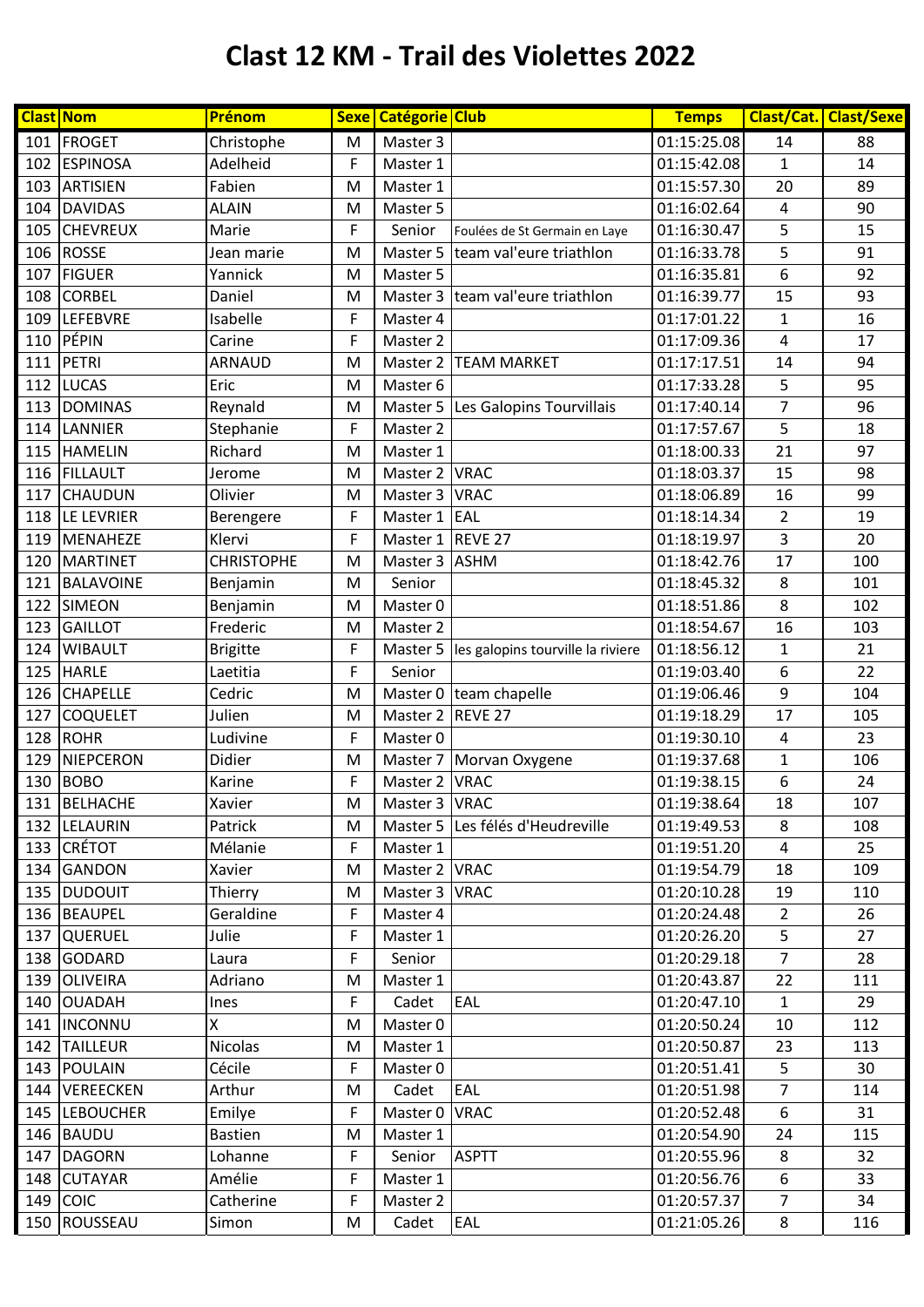|     | <b>Clast Nom</b>     | Prénom            |             | Sexe   Catégorie   Club |                                 | <b>Temps</b> |                  | <b>Clast/Cat. Clast/Sexe</b> |
|-----|----------------------|-------------------|-------------|-------------------------|---------------------------------|--------------|------------------|------------------------------|
|     | 151 BRETON           | Anne-Sophie       | F           | Master 0 VRAC           |                                 | 01:21:07.04  | 7                | 35                           |
| 152 | LEVIEIL              | Didier            | M           | Master 6 VRAC           |                                 | 01:21:10.18  | 6                | 117                          |
| 153 | <b>BOISSIERE</b>     | Jean-Pierre       | M           | Master 8 EAL            |                                 | 01:21:34.46  | $\mathbf{1}$     | 118                          |
| 154 | <b>AUDRAIN</b>       | Romain            | M           | Senior                  |                                 | 01:21:35.52  | $\boldsymbol{9}$ | 119                          |
| 155 | <b>LEULLIER</b>      | Arnaud            | M           | Master 2                |                                 | 01:21:39.84  | 19               | 120                          |
| 156 | <b>GAILLOT</b>       | Romain            | M           | Master 2                |                                 | 01:21:42.51  | 20               | 121                          |
| 157 | <b>JOUAS</b>         | Maxime            | M           | Master 0                |                                 | 01:21:56.46  | 11               | 122                          |
| 158 | <b>VIGNE</b>         | Pascal            | M           | Master 3                |                                 | 01:22:08.76  | 20               | 123                          |
| 159 | <b>OUADAH</b>        | Ilhem             | F           | Cadet                   | EAL                             | 01:22:18.02  | $\overline{2}$   | 36                           |
| 160 | <b>BUISSON</b>       | Severine          | F           | Master 1                |                                 | 01:22:38.72  | $\overline{7}$   | 37                           |
| 161 | <b>BRAS-LE GRAND</b> | Delphine          | F           |                         | Master 1 Evreux AC              | 01:22:45.49  | $\,8\,$          | 38                           |
| 162 | <b>BEZIEL</b>        | Marie-Therese     | F           |                         | Master 6 ACA LES ANDELYS        | 01:23:21.47  | $\mathbf 1$      | 39                           |
| 163 | LEGARCON             | <b>AMANDINE</b>   | F           | Master 1                |                                 | 01:23:27.46  | 9                | 40                           |
| 164 | <b>BRIEND</b>        | Arnaud            | M           | Master 3                |                                 | 01:23:29.82  | 21               | 124                          |
| 165 | <b>CHARLES-TAYEB</b> | Marion            | F           | Master 2                |                                 | 01:23:45.16  | $\,8$            | 41                           |
| 166 | <b>PESTEL</b>        | Nathalie          | F           | Master 2                |                                 | 01:24:13.77  | $\boldsymbol{9}$ | 42                           |
| 167 | FARIN                | Marion            | F           | Master 0                |                                 | 01:24:15.89  | 8                | 43                           |
| 168 | RICHARD              | <b>JACQUES</b>    | M           | Master 7 ASHM           |                                 | 01:24:28.64  | $\overline{2}$   | 125                          |
| 169 | <b>BARTHAS</b>       | Virginie          | F           | Master 1                |                                 | 01:24:30.21  | 10               | 44                           |
| 170 | <b>TAHON</b>         | Isabelle          | F           | Master 0                |                                 | 01:24:31.92  | $\boldsymbol{9}$ | 45                           |
| 171 | LE QUERRIOU          | Claudia           | F           | Senior                  |                                 | 01:24:51.81  | $\boldsymbol{9}$ | 46                           |
| 172 | RENOUX               | Vincent           | M           | Master 1                |                                 | 01:24:56.33  | 25               | 126                          |
| 173 | <b>BECARD</b>        | Philippe          | M           | Master 5                |                                 | 01:25:09.63  | 9                | 127                          |
| 174 | <b>CATS</b>          | Annick            | $\mathsf F$ |                         | Master 2 VAL DE REUIL Triathlon | 01:25:13.38  | 10               | 47                           |
| 175 | PINGUÉ               | Nicolas           | M           | Master 0                |                                 | 01:25:17.33  | 12               | 128                          |
| 176 | <b>LEPROUX</b>       | Muriel            | $\mathsf F$ | Master 3 VRAC           |                                 | 01:25:20.19  | 3                | 48                           |
| 177 | <b>MARTIN</b>        | <b>GILLES</b>     | M           | Master 5                |                                 | 01:25:37.83  | 10               | 129                          |
| 178 | <b>MARTINET</b>      | VERONIQUE         | F           | Master 4 ASHM           |                                 | 01:25:45.69  | 3                | 49                           |
| 179 | <b>LIMARE</b>        | Maryse            | F           |                         | Master 5 AS DRESSER RAND        | 01:25:56.28  | $\overline{2}$   | 50                           |
| 180 | <b>BELLET</b>        | Benedicte         | F           | Master 1                |                                 | 01:26:04.87  | 11               | 51                           |
|     | 181 VAN HULLE        | Carole            | F           | Master 2                |                                 | 01:26:05.42  | 11               | 52                           |
|     | 182 FRICHUT          | Raynald           | M           | Master 4                |                                 | 01:26:21.94  | 13               | 130                          |
|     | 183 LEBOUCHER        | Isabelle          | F           | Master 2 EAL            |                                 | 01:26:24.56  | 12               | 53                           |
|     | 184 GANDON           | Virginie          | F           | Master 2 VRAC           |                                 | 01:26:34.20  | 13               | 54                           |
|     | 185 FILLAULT         | Fabienne          | F           | Master 1 VRAC           |                                 | 01:26:35.12  | 12               | 55                           |
|     | 186 LANGUERRE        | Amélie            | F           | Senior                  |                                 | 01:26:43.11  | 10               | 56                           |
| 187 | <b>GILLON</b>        | EMMANUEL          | M           | Master 3                |                                 | 01:26:56.30  | 22               | 131                          |
|     | 188 TURCAS           | Frederic          | M           | Master 2                |                                 | 01:26:56.76  | 21               | 132                          |
|     | 189 GILLON           | <b>CHRISTELLE</b> | F           | Master 2                |                                 | 01:26:57.15  | 14               | 57                           |
|     | 190 SANNIER          | Estelle           | F           | Master 3                |                                 | 01:27:14.84  | 4                | 58                           |
|     | 191 QUERE            | Jean Yves         | M           | Master 5                |                                 | 01:27:49.37  | 11               | 133                          |
|     | 192 MARIEL           | Gérald            | M           | Master 5                |                                 | 01:28:04.42  | 12               | 134                          |
|     | 193   PACQUENTIN     | Emma              | F           | Cadet                   | REVE 27                         | 01:28:14.11  | $\overline{3}$   | 59                           |
|     | 194 GHARNOUS         | Mohamed           | M           | Master 4 EAL            |                                 | 01:28:16.86  | 14               | 135                          |
|     | 195 LE ROUX          | Cécile            | F           | Master 1                | Running en vallée d eure        | 01:28:20.86  | 13               | 60                           |
|     | 196 PREVOST          | Valérie           | F           | Master 3                |                                 | 01:28:36.87  | 5                | 61                           |
|     | 197 JEANNOT          | <b>JEROME</b>     | M           | Master 3 ASHM           |                                 | 01:28:38.39  | 23               | 136                          |
| 198 | DORMAND              | Alise             | F           | Master 0                |                                 | 01:28:43.21  | 10               | 62                           |
|     | 199 RASSE            | Adeline           | F           | Senior                  |                                 | 01:28:44.34  | 11               | 63                           |
| 200 | <b>DUSSAUX</b>       | Helene            | F           |                         | Master 3   TEAM RADICATRAIL     | 01:29:13.85  | 6                | 64                           |